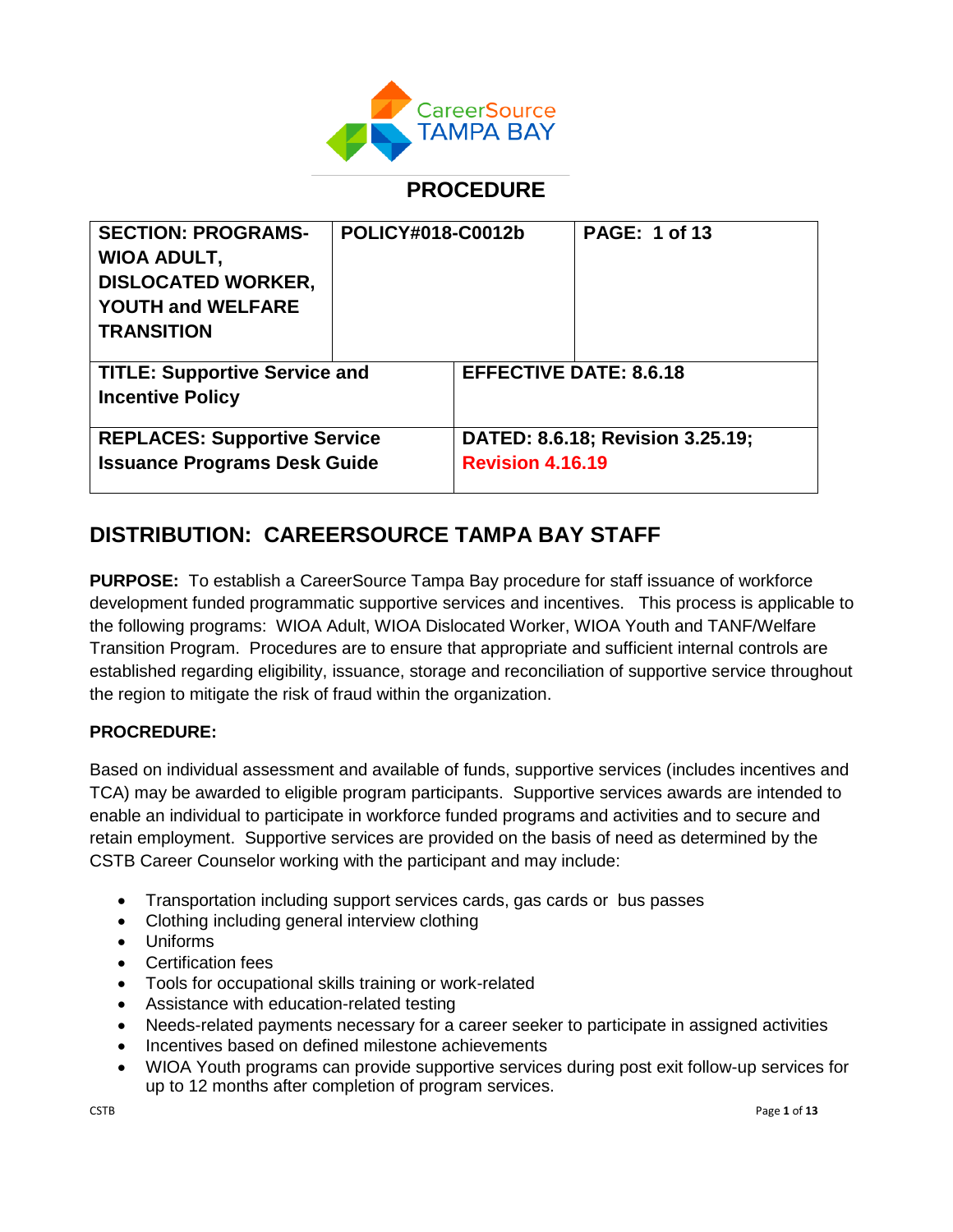CSTB program staff must ensure that the participant is in need and eligible for all requested supportive services and that the supportive service is necessary for ongoing participation in the program.

The following allowable WIOA CSTB supportive services were established for new customer enrollments and are limited to the following:

- **Supportive Services cap is established as a maximum of \$700 per PY per customer.**
- The Chief Executive Officer may waive the \$700, up to a maximum of \$1,500 limit if circumstances warrant. If excess of \$1,500 is needed, request must be approved by chairman of the board CSTB. Authorization to increase the limit above \$700 must be documented in case notes.
- CSTB Career Counselors are required to track supportive service amounts per PY to ensure that established caps are not exceeded.
- **Services will be limited to the categories listed below in the matrices:**

| Category                                      | Max Cap                                                                                                                         | Description                                                                                                                                                                             | Required<br><b>Documentation</b>                                                                                                                  |
|-----------------------------------------------|---------------------------------------------------------------------------------------------------------------------------------|-----------------------------------------------------------------------------------------------------------------------------------------------------------------------------------------|---------------------------------------------------------------------------------------------------------------------------------------------------|
| Transportation:<br><b>Training Activities</b> | \$50 \$75 \$100<br>per month                                                                                                    | <b>Transportation supportive</b><br>services can be issued to<br>customers who are active in pre-<br>vocational and occupational skills<br>training programs through their<br>duration. | Proof that active in<br>training: credential,<br>transcript, progress<br>report, school<br>letter, etc                                            |
| Transportation: Job<br>Search                 | \$50\$75 \$100<br>per month<br>Maximum 2<br>months                                                                              | Upon completion of training<br>programs, transportation for job<br>search assistance will be limited<br>to a maximum of two months.                                                     | Work search<br>record<br>documenting 10<br>job searches within<br>the past month                                                                  |
| Licensure:                                    | <b>Up to \$700</b><br>One time only<br><b>NOTE:</b><br><b>Anything above</b><br>\$700 requires<br><b>CEO</b> waiver<br>approval | <b>Issued to customers who need</b><br>assistance in covering licensure<br>costs for TOL based training<br>programs.                                                                    | <b>Statement of Need</b><br>& Eligibility form;<br>and<br>Documentation of<br>the licensure<br>program including<br>registration/testing<br>date. |
| <b>General Interview</b><br>Clothing          | Up to \$150<br>One time only                                                                                                    | Issued to customers who have a<br>scheduled/documented job<br>interview.                                                                                                                | <b>Statement of Need</b><br>& Eligibility form;<br>and                                                                                            |

#### **WIOA Supportive Services Matrix:**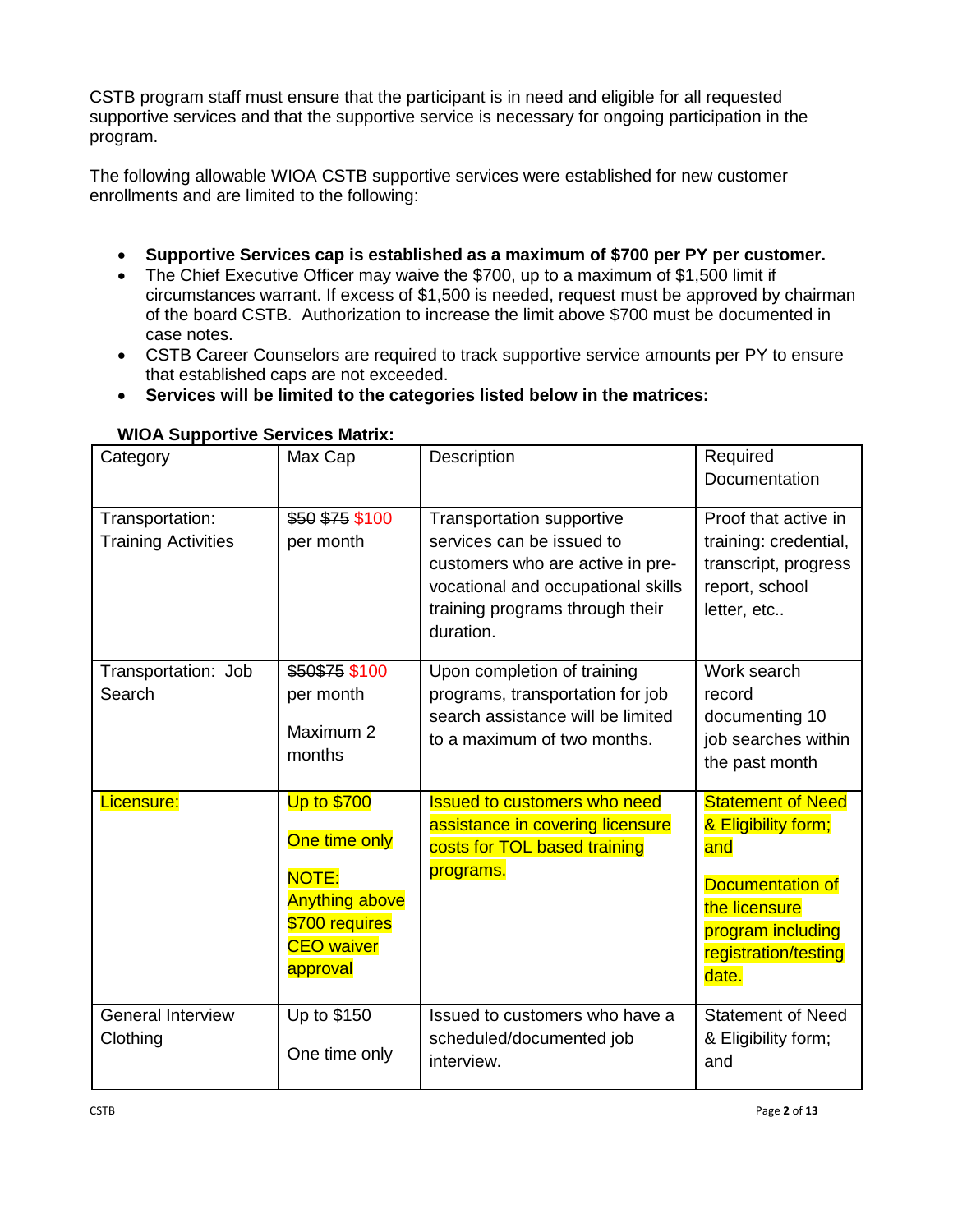|                                                                                         |                                              |                                                                                                                                                                                                 | Documentation of<br>Interview may<br>include: statement<br>from job seeker w/                                                                                                                         |
|-----------------------------------------------------------------------------------------|----------------------------------------------|-------------------------------------------------------------------------------------------------------------------------------------------------------------------------------------------------|-------------------------------------------------------------------------------------------------------------------------------------------------------------------------------------------------------|
|                                                                                         |                                              |                                                                                                                                                                                                 | confirmation of<br>interview                                                                                                                                                                          |
|                                                                                         |                                              |                                                                                                                                                                                                 | documentation:<br>such as: an email<br>from employer, a<br>business card with<br>CC phone<br>validation from the<br>employer. For job<br>fair events a flyer<br>of the event may<br>also be utilized. |
| Uniforms(Work-<br>related):<br><b>Occupational Skills</b><br>Training/<br>Prevocational | Up to \$150 per<br>PY                        | Uniforms or clothing required for<br>participation in training.                                                                                                                                 | Letter from school<br>verifying required<br>uniforms.<br>Additionally require<br>a cost breakdown<br>for the uniforms.                                                                                |
| Uniforms(Work-<br>related): Employment                                                  | Up to \$150.00<br>per PY                     | Uniforms or clothing required for<br>employment.                                                                                                                                                | Letter from<br>employer verifying<br>required uniforms.<br>Additionally require<br>a cost breakdown<br>for the uniforms.                                                                              |
| Tools(Work-related):<br>Registered<br>Apprenticeships                                   | Up to \$450<br>\$600 per PY                  | CSTB covers the basic initial set<br>of tools that are required for all<br>participants in apprenticeship and<br>what is required by the employer<br>for those that have secured<br>employment. | Letter from<br>apprenticeship or<br>employer verifying<br>required tool list.<br>Additionally require<br>a cost breakdown<br>for each tool.                                                           |
|                                                                                         | 1 <sup>st</sup> Year<br>2 <sup>nd</sup> Year | \$600<br>\$500                                                                                                                                                                                  |                                                                                                                                                                                                       |
|                                                                                         | 3rd Year                                     | \$400                                                                                                                                                                                           |                                                                                                                                                                                                       |
|                                                                                         | 4 <sup>th</sup> Year                         | \$300                                                                                                                                                                                           |                                                                                                                                                                                                       |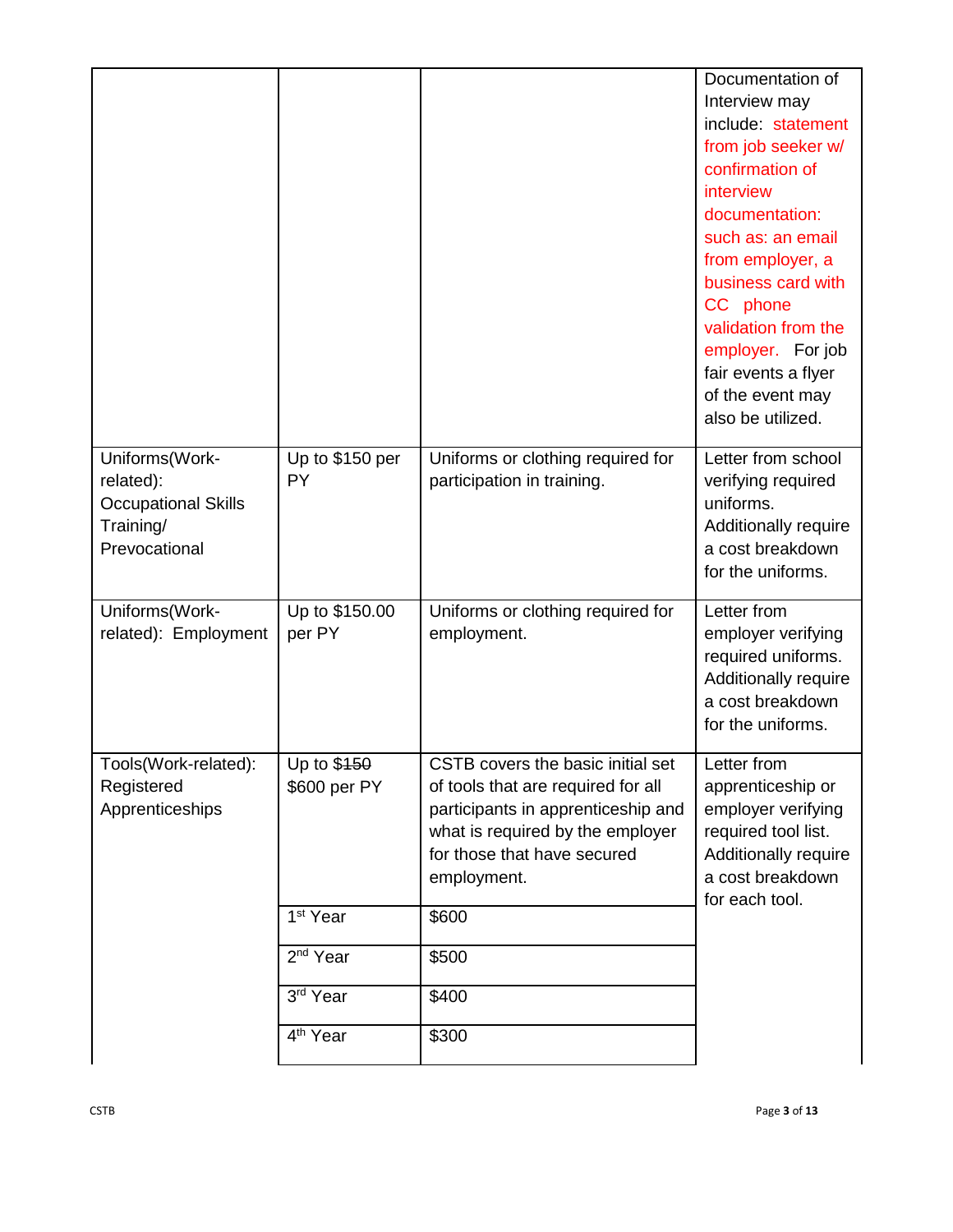|                                                                           | 5 <sup>th</sup> Year         | \$200                                                                                                                                                                                                                                                                                                                                        |                                                                                                                        |
|---------------------------------------------------------------------------|------------------------------|----------------------------------------------------------------------------------------------------------------------------------------------------------------------------------------------------------------------------------------------------------------------------------------------------------------------------------------------|------------------------------------------------------------------------------------------------------------------------|
| Tools(Work-related):<br><b>Occupational Skills</b><br>Training            | Up to \$300.00<br>per PY     | CSTB covers the basic initial set<br>of tools that are required for all<br>participants in OST and what is<br>required by the employer for<br>those that have secured<br>employment.<br>Often times a<br>comprehensive list of tools<br>is provided, our<br>programmatic funding is<br>limited to assist with initial<br>basic set of tools. | Letter from school<br>verifying required<br>tool list.<br>Additionally require<br>a cost breakdown<br>for each tool.   |
| Tools(Work-related):<br><b>Occupational Skills</b><br>Training/Employment | Up to \$300.00<br>per PY     | CSTB covers the basic initial set<br>of tools that are required by the<br>employer for those that have<br>secured employment.                                                                                                                                                                                                                | Letter from<br>employer verifying<br>required tool list.<br>Additionally require<br>a cost breakdown<br>for each tool. |
| <b>MOS-YOUTH ONLY</b>                                                     | Up to \$50<br>One time only  | <b>Issued to WIOA Youth customer</b><br>only upon completion and<br>credential attainment of the online<br>MOS training within two weeks of<br>start date.                                                                                                                                                                                   | <b>Statement of Need</b><br>& Eligibility form<br>and MOS<br>documentation.                                            |
| Hospitality Training -<br>YOUTH ONLY                                      | Up to \$100<br>One time only | Issued to WIOA Youth customer<br>only upon completion and<br>credential attainment of the online<br>Hospitality training.                                                                                                                                                                                                                    | <b>Statement of Need</b><br>& Eligibility form<br>and Hospitality<br>documentation.                                    |
| Literacy Gain for<br><b>Basic Skills Deficient</b><br>- YOUTH ONLY        | Up to \$75                   | Issued to WIOA Youth customer<br>only upon achievement of literacy<br>gain in Reading/Math/Language.                                                                                                                                                                                                                                         | <b>Statement of Need</b><br>& Eligibility form<br>and Basic Skills<br>assessment<br>showing literacy<br>gain.          |
| GED Attainment -<br>YOUTH ONLY                                            | Up to \$100<br>One time only | Issued to WIOA Youth customer<br>only upon completion of the GED.                                                                                                                                                                                                                                                                            | <b>Statement of Need</b><br>& Eligibility form<br>and GED<br>documentation.                                            |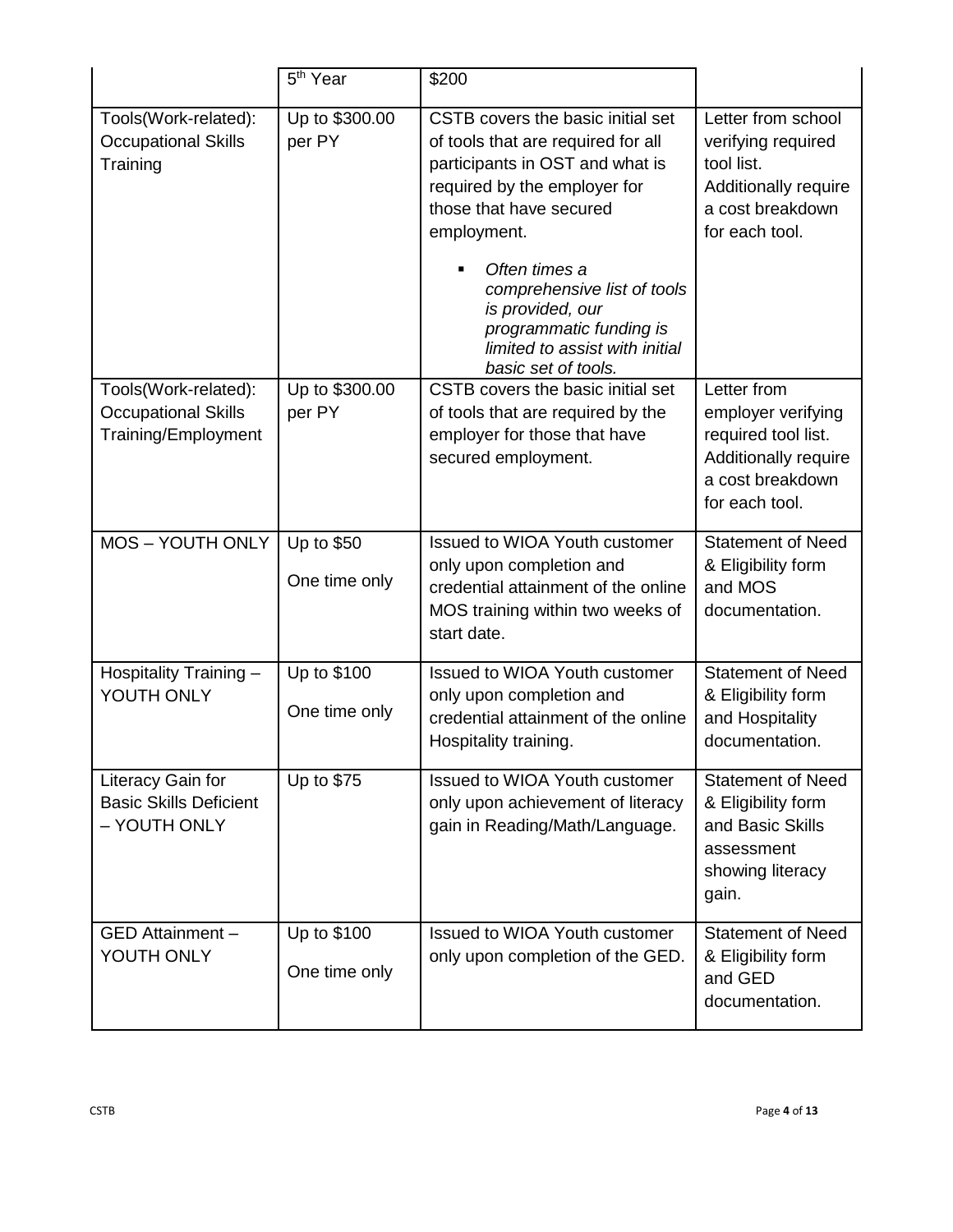| Penn Foster<br>Progression -<br>YOUTH ONLY               | Up to \$50 per<br>progression          | Issued to WIOA Youth customer<br>only at completion of 25%, 50%<br>and 75%.                                                                                                                             | <b>Statement of Need</b><br>& Eligibility form<br>and Penn Foster<br>progression %.            |
|----------------------------------------------------------|----------------------------------------|---------------------------------------------------------------------------------------------------------------------------------------------------------------------------------------------------------|------------------------------------------------------------------------------------------------|
| Penn Foster Diploma<br>Attainment - YOUTH<br><b>ONLY</b> | Up to \$100<br>One time only           | Issued to WIOA Youth customer<br>only upon completion of the final<br>Penn Foster Diploma.                                                                                                              | <b>Statement of Need</b><br>& Eligibility form<br>and Penn Foster<br>Diploma<br>documentation. |
| <b>Report Cards and</b><br><b>Progress Reports</b>       | \$75 per<br>semester                   | Issued to WIOA customer upon<br>receipt of report card/ progress<br>report from training provider.<br>(Measurable Skills Gain (MSG)<br>definition under WIOA)                                           | <b>Statement of Need</b><br>& Eligibility form<br>and Report<br>Card/Progress<br>Report.       |
| <b>Credential Attainment</b>                             | Up to \$100<br>One time only           | Issued to customer upon full<br>completion at the end of their<br>training - WIOA defined credential<br>attainment.<br>NOTE: This would include<br><b>OST and CPC/CareerREADY</b><br>training programs. | <b>Statement of Need</b><br>& Eligibility form<br>and Credential<br>documentation              |
| Employment                                               | Up to \$100<br>One time only<br>Per PY | Issued to customer upon securing<br>unsubsidized employment. Used<br>for WIOA case closure.<br>NOTE: Cannot be issued until<br>start date of employment.                                                | Statement of Need<br>& Eligibility form<br>and Employment<br>verification                      |

▪ *NOTE: Any time supportive services are issued for tools and/or uniforms, CSTB staff must obtain required documentation including the type, description, item # and cost per amounts to conclude what the customer needs. This documentation must be contained in the participant file.*

**Welfare Transition Program (WTP):**

Allowable WTP CSTB supportive services for customers are limited to the following:

WTP Supportive Services Matrix

| Category                 | Max Cap        | Description                                                                                            | Required<br>Documentation                      |
|--------------------------|----------------|--------------------------------------------------------------------------------------------------------|------------------------------------------------|
| <b>Background Checks</b> | \$75 per month | Issued to mandatory customers<br>only who are participating in<br><b>CSWE (Community Service Work)</b> | <b>Statement of Need</b><br>& Eligibility form |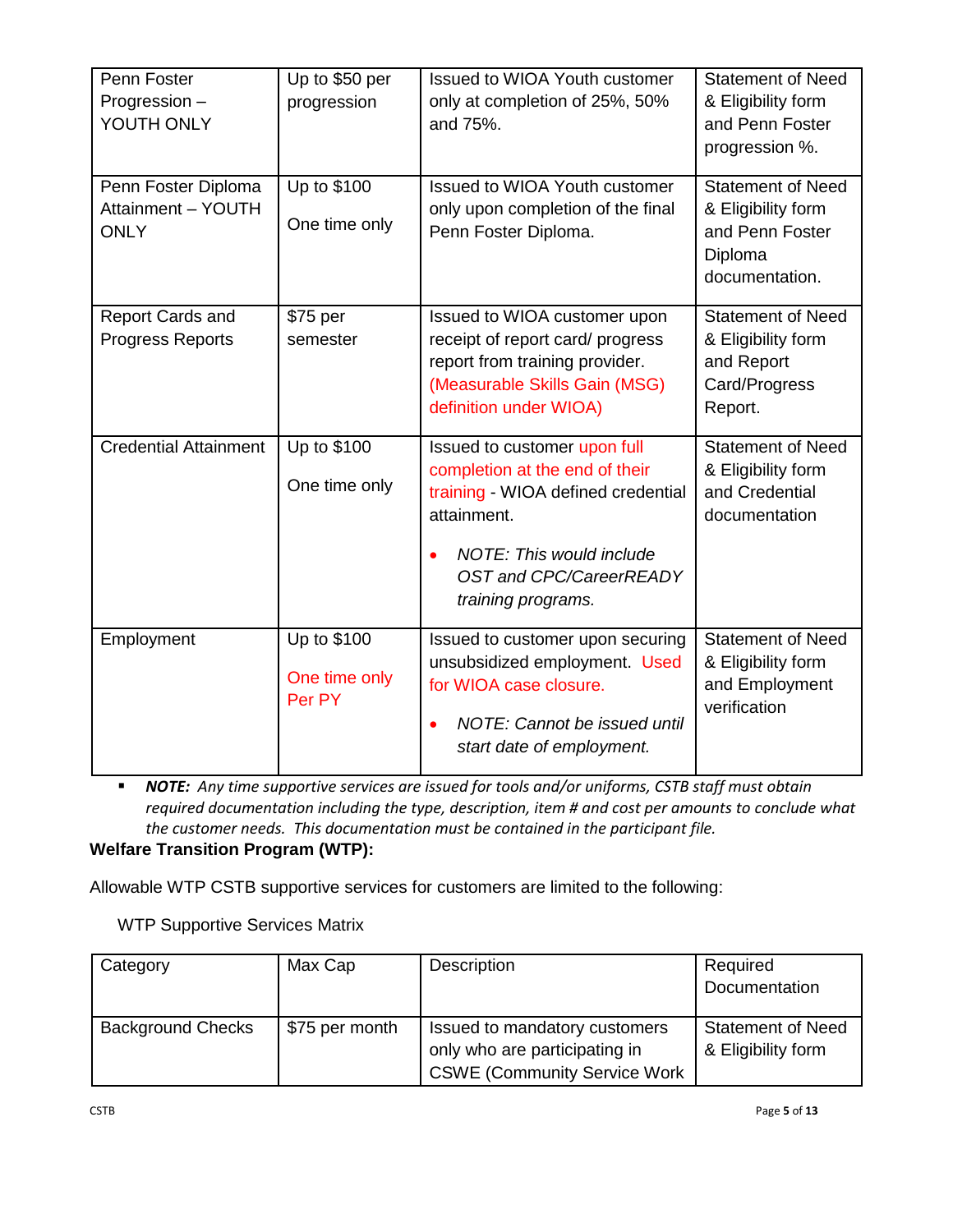|                                                 |                                                                                                                                 | Experience) or who secure<br>employment and may need a<br>special background check prior to<br>placement or for pre-employment<br>background checks.                                                                                          |                                                                                                                                                   |
|-------------------------------------------------|---------------------------------------------------------------------------------------------------------------------------------|-----------------------------------------------------------------------------------------------------------------------------------------------------------------------------------------------------------------------------------------------|---------------------------------------------------------------------------------------------------------------------------------------------------|
| Transportation:<br><b>Public Transportation</b> | \$75 \$100 per<br>month                                                                                                         | Issued to mandatory customers<br>only who are participating in<br><b>CSWE (Community Service Work</b><br>Experience), Work Experience,<br>Supervised Job Search and<br><b>Vocational Education including</b><br>MOS and Hospitality training. | <b>Statement of Need</b><br>& Eligibility form                                                                                                    |
| Transportation:<br><b>Personal Vehicle</b>      | \$50 \$75 \$100<br>per month                                                                                                    | Issued to mandatory customers<br>only who are participating in<br><b>CSWE (Community Service Work</b><br>Experience) Work Experience,<br>Supervised Job Search and<br><b>Vocational Education including</b><br>MOS and Hospitality training   | <b>Statement of Need</b><br>& Eligibility form                                                                                                    |
| Transportation:<br>Employment                   | \$50<br>One time only                                                                                                           | Issued to mandatory customers<br>only who secure employment and<br>need transportation assistance for<br>their first two weeks on the job<br>until they receive their first<br>paycheck.                                                      | <b>Statement of Need</b><br>& Eligibility form                                                                                                    |
| Licensure:                                      | <b>Up to \$700</b><br>One time only<br><b>NOTE:</b><br><b>Anything above</b><br>\$700 requires<br><b>CEO</b> waiver<br>approval | <b>Issued to customers who need</b><br>assistance in covering licensure<br>costs for TOL based training<br>programs.                                                                                                                          | <b>Statement of Need</b><br>& Eligibility form;<br>and<br>Documentation of<br>the licensure<br>program including<br>registration/testing<br>date. |
| <b>General Interview</b><br>Clothing            | Up to \$100<br>\$150<br>One time only                                                                                           | Issued to mandatory customers<br>who have a<br>scheduled/documented job<br>interview.                                                                                                                                                         | <b>Statement of Need</b><br>& Eligibility form;<br>and<br>Documentation of<br>Interview may<br>include: statement<br>from job seeker w/           |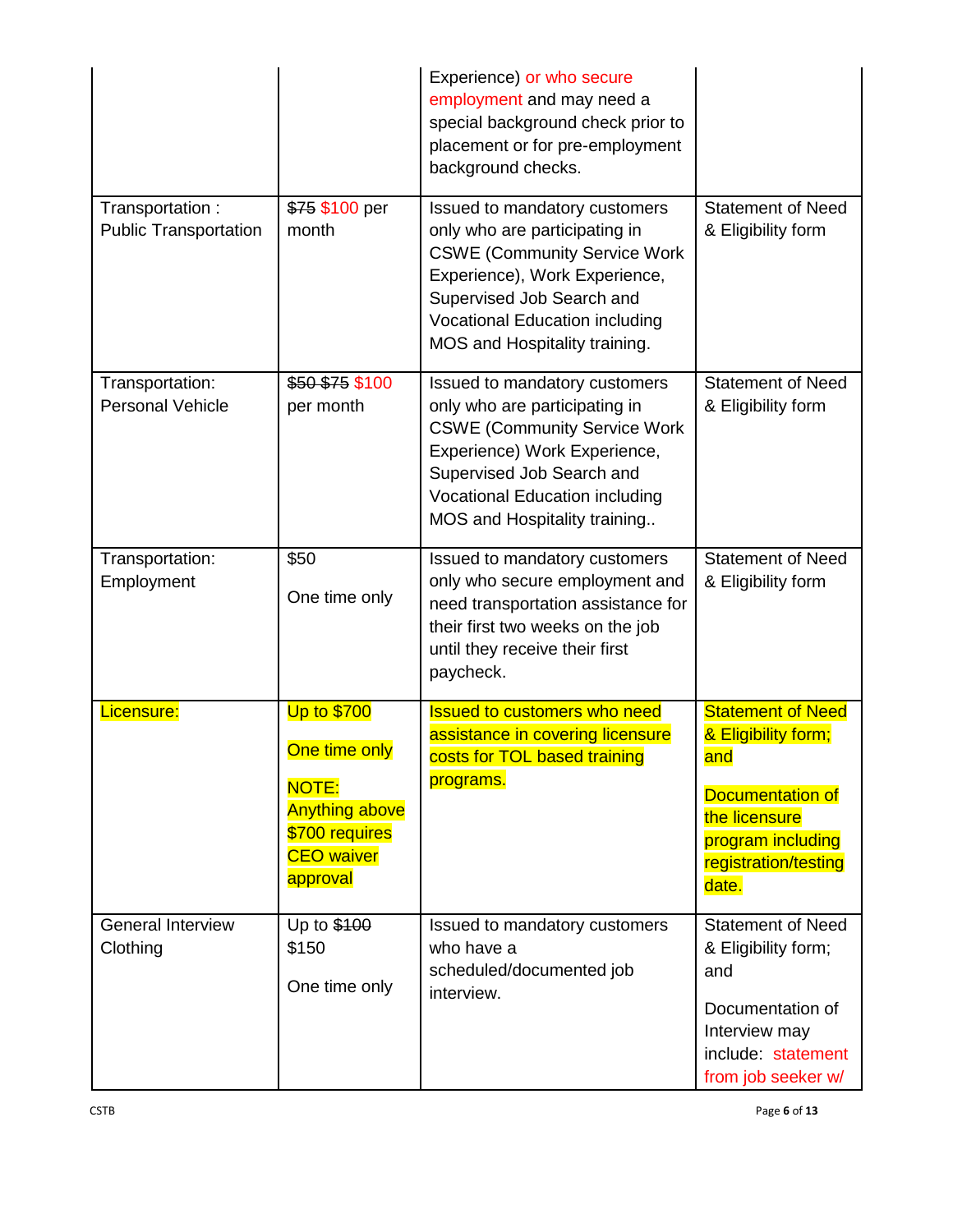|                                                                                         |                          |                                                                                                                                                                                                                                                                                                                                              | confirmation of<br>interview<br>documentation<br>such as: an email<br>from employer, a<br>business card with<br><b>CC</b> phone<br>validation from the<br>employer. For job<br>fair events a flyer<br>of the event may<br>also be utilized. |
|-----------------------------------------------------------------------------------------|--------------------------|----------------------------------------------------------------------------------------------------------------------------------------------------------------------------------------------------------------------------------------------------------------------------------------------------------------------------------------------|---------------------------------------------------------------------------------------------------------------------------------------------------------------------------------------------------------------------------------------------|
| Uniforms(Work-<br>related):<br><b>Occupational Skills</b><br>Training/<br>Prevocational | Up to \$150 per<br>PY    | Uniforms or clothing required for<br>participation in training.                                                                                                                                                                                                                                                                              | Letter from school<br>verifying required<br>uniforms.<br>Additionally require<br>a cost breakdown<br>for the uniforms.                                                                                                                      |
| Uniforms(Work-<br>related): Employment                                                  | Up to \$150.00<br>per PY | Uniforms or clothing required for<br>employment.                                                                                                                                                                                                                                                                                             | Letter from<br>employer verifying<br>required uniforms.<br>Additionally require<br>a cost breakdown<br>for the uniforms.                                                                                                                    |
| Tools(Work-related):<br><b>Occupational Skills</b><br>Training                          | Up to \$300.00<br>per PY | CSTB covers the basic initial set<br>of tools that are required for all<br>participants in OST and what is<br>required by the employer for<br>those that have secured<br>employment.<br>Often times a<br>comprehensive list of tools<br>is provided, our<br>programmatic funding is<br>limited to assist with initial<br>basic set of tools. | Letter from school<br>verifying required<br>tool list.<br>Additionally require<br>a cost breakdown<br>for each tool.                                                                                                                        |
| Tools(Work-related):<br><b>Occupational Skills</b><br>Training/Employment               | Up to \$300.00<br>per PY | CSTB covers the basic initial set<br>of tools that are required by the<br>employer for those that have<br>secured employment.                                                                                                                                                                                                                | Letter from<br>employer verifying<br>required tool list.<br>Additionally require<br>a cost breakdown<br>for each tool.                                                                                                                      |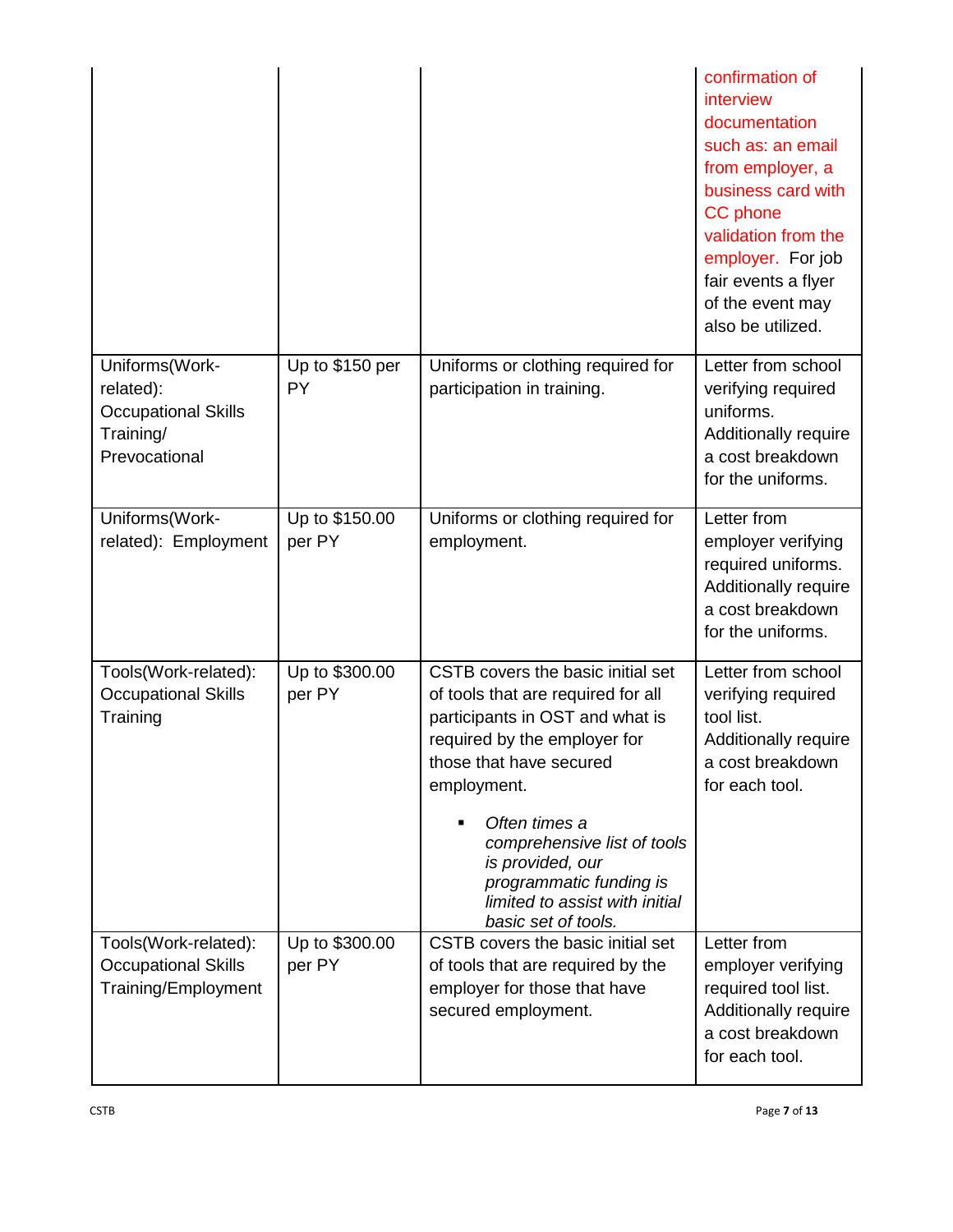| <b>Credential Attainment</b> | Up to \$100   | Issued to customer upon full                     | <b>Statement of Need</b> |
|------------------------------|---------------|--------------------------------------------------|--------------------------|
|                              |               | completion at the end of their                   | & Eligibility form       |
|                              | One time only | training completion/vocational<br>and Credential |                          |
|                              |               | education training program/                      | documentation            |
|                              |               | achievement of credential.                       |                          |
|                              |               | (Includes: GED, Vocational                       |                          |
|                              |               | <b>Education or Occupational Skills</b>          |                          |
|                              |               | Training)                                        |                          |
|                              |               |                                                  |                          |
| Employment                   | Up to \$100   | Issued to customer upon securing                 | <b>Statement of Need</b> |
|                              | One time only | unsubsidized employment.                         | & Eligibility form       |
|                              | Per PY        | <b>Employment utilized for case</b>              | and Employment           |
|                              |               | closure.                                         | verification             |
|                              |               | NOTE: Cannot be issued until                     |                          |
|                              |               | start date of employment.                        |                          |
|                              |               |                                                  |                          |

## **ISSUANCE PROCESS:**

The CSTB supportive service issuance process consists of two responsible parties: the supportive service *requestor* and the supportive service *issuer*. Staff members are prohibited from acting as both requestor and issuer when dealing with a single program participant. The following steps will ensure that supportive services are issued in accordance to guideline.

- 1. A program participant expresses a need for supportive services to their assigned CSTB Career Counselor.
- 2. The assigned Career Counselor assumes the role of the designated supportive service *requestor.* The supportive service *requestor* will assess the program participant's eligibility for supportive service attainment based on our current standard operating procedures (SOPs) or Standalone Desk Guide. If eligible to receive services, the supportive service *requestor*  will establish an appointment for the program participant to complete all necessary paperwork. An appointment will also be established with the supportive service *issuer* for completion of the transaction.

*NOTE: Staff members are prohibited from issuing services to program participants on their caseload. Under no circumstances can a CSTB Career Counselor who is requesting services for a program participant also act as the Career Counselor who issues services to that program participant. Please refer to the attached matrix of established primary and back-up custodians.*

## **Safeguarding Cards and Internal Controls:**

Security protocols for safeguarding CSTB supportive service cards are of paramount concern for our organization. Each of our CSTB offices also has a safe onsite in the manager's office or dedicated safe room where the supportive services are housed overnight and when there are no scheduled appointments. Supportive service *issuers* have access to the safe and their respective supportive service lockbox as every CSTB staff person designated as a supportive service *issuer* is allocated a supportive service lockbox.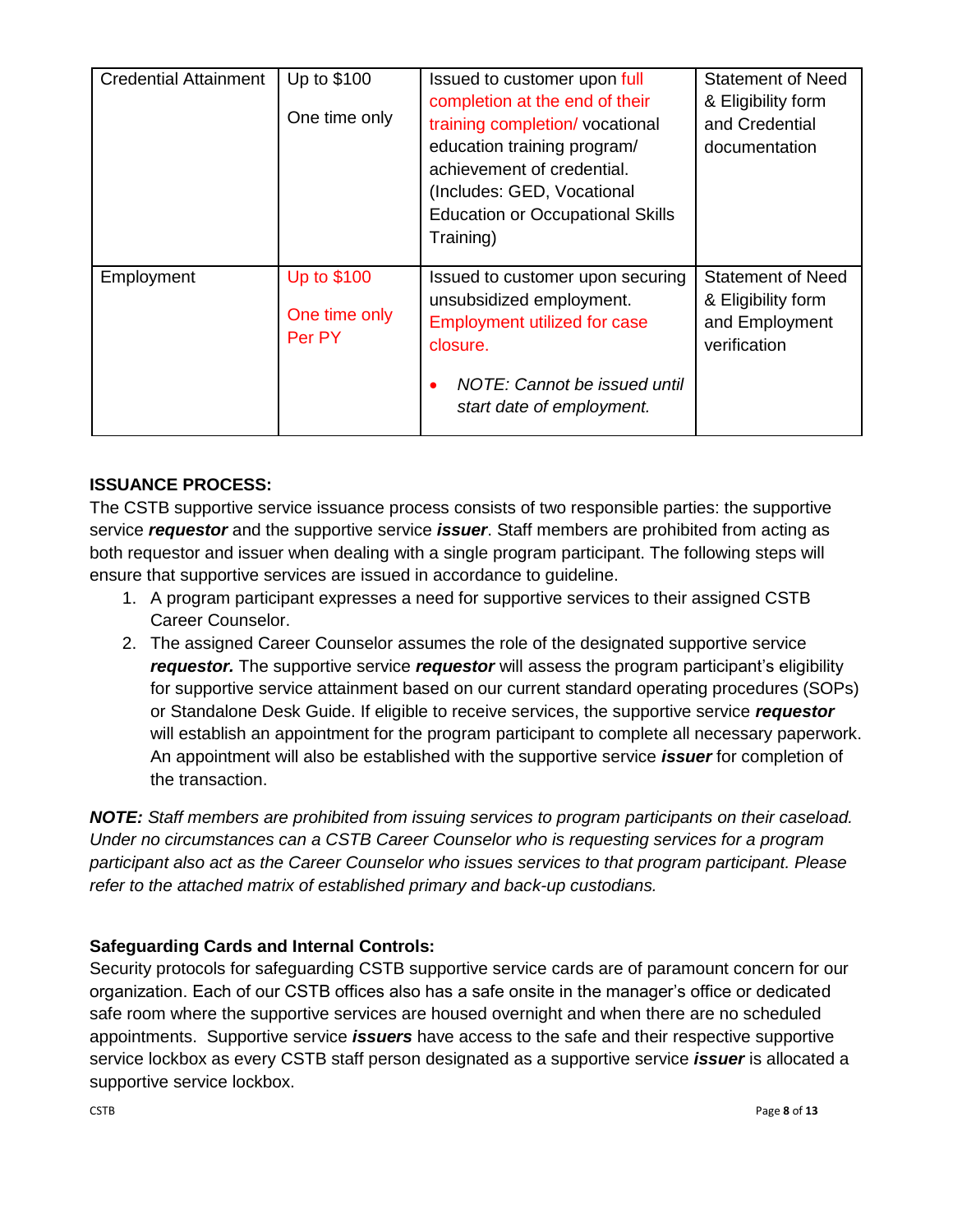Supportive services signed out to the supportive service *issuer* must remain in the lockbox until the time of issuance. When not in use, the lockbox should remain in a safe or a locked drawer or locked overhead compartment. At no point are staff authorized to leave supportive service cards outside of the lockbox (i.e.: placed in desk drawer, left out on desk, etc.). The Programs staff will ensure bimonthly reconciliation of inventory is reported to the Finance Department.

When card orders are picked up, the designated supportive service *transporter* should utilize a lockbox to transport services to their final location. Under no circumstance should cards be transported without security in mind. The matrix below outlines CSTB staff who are allowed to *transport* supportive service cards to the CSTB offices.

▪ *NOTE: In the instance where the primary and secondary designees are unavailable for card transports, the Programs Director will have final authority identifying a replacement staff to assist with distribution of cards to the offices.* 

Staff completing distribution will be responsible for:

- Accurately counting the supportive service cards and comparing to the Supportive Service Log Sheet.
- Signing out the card order on the Supportive Service Log Sheet.
- Securely carrying and delivering cards to the respective issuer.
- Signing over supportive service card orders on the Supportive Service Log Sheet to the respective custodian.
- Scanning updated Supportive Service Log Sheet with all signatures to the Supportive Service Gatekeeper. A copy should be made for the custodian and transporter designee. This needs to be completed on the same day that cards are picked up for distribution.

## **Card Tracker System:**

CSTB utilizes a Card Tracker System to record all issuance of supportive services and/or incentives issued to program participants. The system records the customer's signature and documents the transaction, detailed reports are generated out of this system.

## **Card Tracker Issuance:**

Gift Card Tracker is the system that is used for the issuance of CSTB programmatic supportive service cards. Supportive service *issuer* staff will take the following actions when issuing supportive services to program participants:

1. Supportive service issuers will issue cards out of the Gift Card system by selecting Card >>> Issue Card.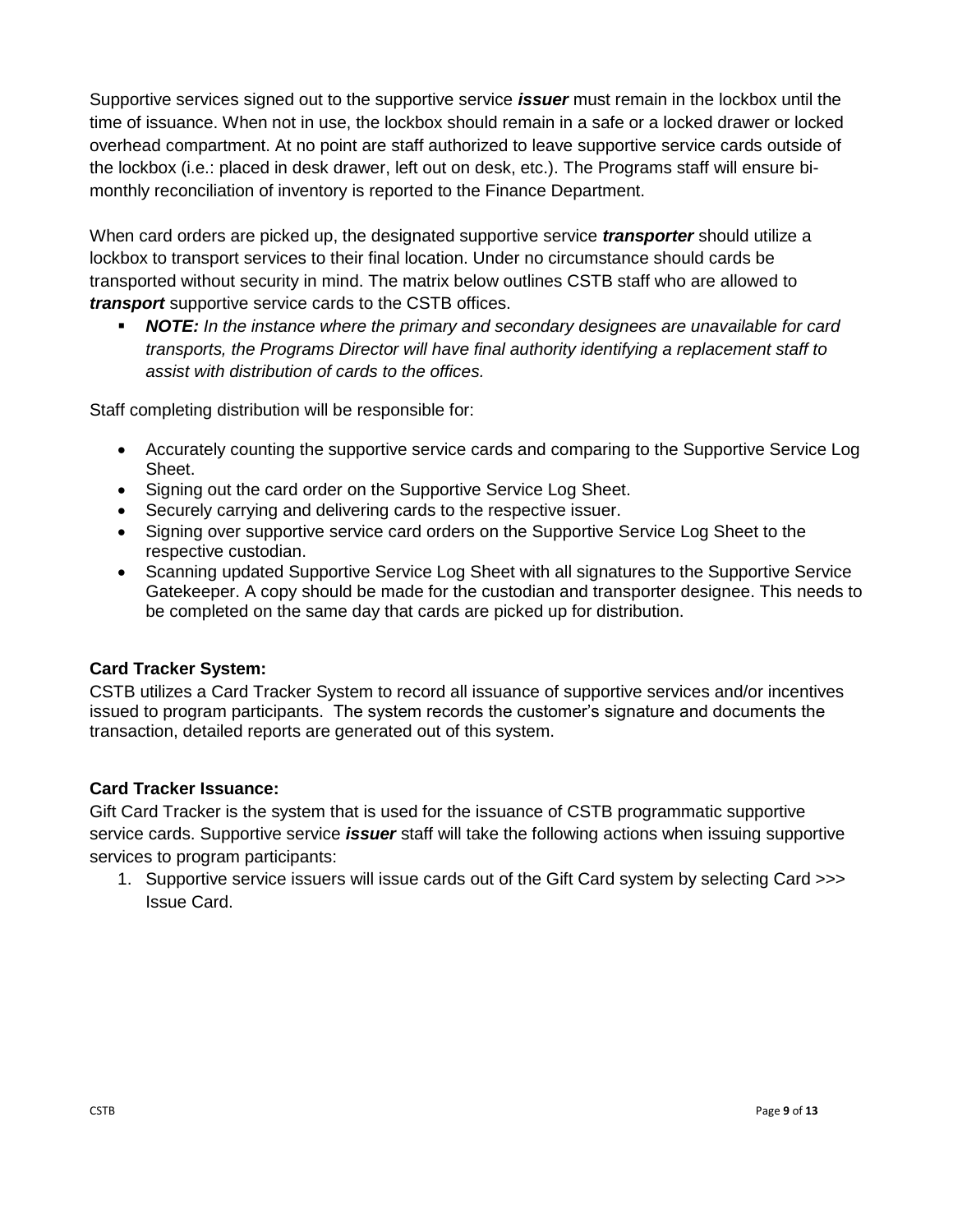| <b>Nr</b> Gift Card Tracker        |                            |                         |            |                |   | $\Box$ | $\times$ |
|------------------------------------|----------------------------|-------------------------|------------|----------------|---|--------|----------|
|                                    |                            |                         |            |                | - |        |          |
| Card Tools<br>Eile                 | Window<br>Help             |                         |            |                |   |        |          |
| <b>Art Issue Card:</b>             |                            |                         |            |                |   |        |          |
|                                    | 8/6/2018                   | <b>Card Tracker</b>     |            |                |   |        |          |
| Card ID                            |                            | Card Name               | Card Value | Card Program   |   |        |          |
|                                    | 9999888877771234           | <b>RECIPIENT/CARD</b>   | \$25.00    | <b>GENERAL</b> |   |        |          |
|                                    |                            |                         |            |                |   |        |          |
|                                    |                            |                         |            |                |   |        |          |
|                                    |                            |                         |            |                |   |        |          |
|                                    |                            |                         |            |                |   |        |          |
|                                    | Case Worker                | <b>Career Counselor</b> |            |                |   |        |          |
|                                    | CPU                        | <b>T07000</b>           |            |                |   |        |          |
|                                    | <b>Customer First Name</b> | <b>JOHN</b>             |            |                |   |        |          |
|                                    | <b>Customer Last Name</b>  | <b>SMITH</b>            |            |                |   |        |          |
| 9999<br>Last Four of SSN#          |                            |                         |            |                |   |        |          |
|                                    | Case Worker Signature:     |                         |            |                |   |        |          |
| Test                               |                            |                         |            |                |   |        |          |
| Customer Signature:                |                            |                         |            |                |   |        |          |
| Tert                               |                            |                         |            |                |   |        |          |
| Save<br>Print<br>Change Signatures |                            |                         |            |                |   |        |          |
|                                    |                            |                         |            |                |   |        |          |

- 2. Once the Issue Card screen has populated, staff will be able to swipe cards using the Topaz Systems card swiper. A maximum of five cards can be swiped per customer signature. When issuing more than five cards, multiple signatures will be needed. Once a card has been swiped, it will appear under the Card ID section under the Card Program **GENERAL**.
- 3. Based on programmatic eligibility, the supportive service *issuer* will need to edit the **GENERAL** funding code to the appropriate coding by department.
- 4. The participant should be asked to present their Driver's License or State ID Card. The supportive service issuer will then swipe this document using the Topaz Systems card swiper. The customer's first and last name will then populate within the Gift Card system. Should a customer not come prepared with this documentation, staff have the ability to perform a manual override and complete data entry of these fields. Manual override should only be used as a last resort. If customer's ID can't be read by the swiper, be it damaged or out of state, a copy of the ID should be made and included in the packet and manual override should be completed. A detailed case note outlining the specific reason for the manual override option being utilized will now be required.
- 5. Once the program participants' first and last name have been entered, staff should verify last four of social security and enter this information into the appropriate field.
- 6. Once all required cards have been swiped into the system, the supportive service issuer will be prompted to sign using the Topaz Systems swiper. The customer will then be prompted the sign using this swiper as well.
- 7. Once both signatures have populated in the appropriate section, the supportive service issuer will need to save the transaction and close out of the program.

## **Statement of Need:**

CSTB Page **10** of **13** The CSTB Statement of Need form is required for all programmatic supportive service issuances (per transition). The Statement of Need documents the requested service, need/eligibility along with the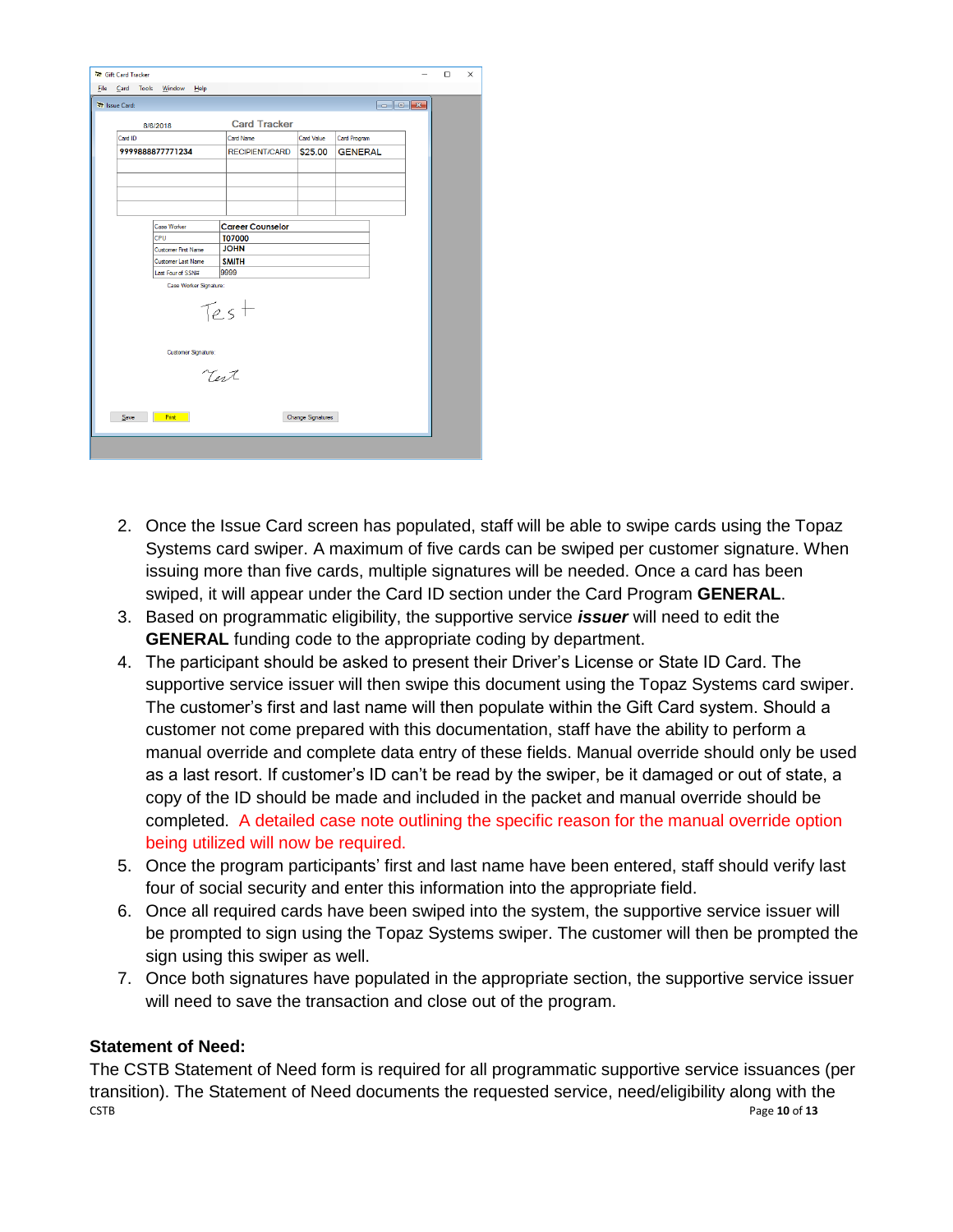prescribed amount. All required supporting documentation for the requested service should be included with the Statement of Need and scanned for filling.

## **Case Noting:**

After issuance of supportive services a case note should be entered into the appropriate system, EmployFlorida for WIOA and OSST for WTP.

## WIOA Case Note:

The following case note template to be entered by the *issuer* for both WIOA AD/DW and WIOA Youth issuances. Services that are not being issued and documentation that isn't collected in the appointment should be removed from the template prior to saving.

Subject: Support Service PY 18.19

Body: SUPPORTIVE SERVICE ISSUED on XX/XX/XXXX:

Customer provided \$\_\_\_ for [TRAINING TRANSPORTATION/JOB SEARCH TRANSPORTATION]. This was documented with [TRANSCRIPT/PROGRESS REPORT/CREDENTIAL/SCHOOL LETTER/WORK SEARCH RECORD].

Customer provided \$\_\_\_ for TOOLS (WORK RELATED). This was documented with [LETTER FROM APPRENTICESHIP/LETTER FROM SCHOOL/LETTER FROM EMPLOYER/COST BREAKDOWN].

Customer provided \$\_\_\_ for UNIFORMS (WORK RELATED). This was documented with [LETTER FROM SCHOOL/LETTER FROM EMPLOYER/COST BREAKDOWN].

Customer issued  $\$\$  in supportive service incentive cards;  $-\$$  card  $\#$  on this day. This need was documented by the Statement of Need and meets the WIOA Supportive Service SOP.

Program year supportive service total: \$ /\$700.

## WTP Sample Case Note:

The following case note needs to be entered for WTP issuances. The *requestor* of services will utilize the appropriate template(s) for the services being requested. The *issuer* will then enter the appropriate template(s) when the services are issued.

## Requestor:

\*\* SUPPORT SERVICE \*\*Customer was approved for a \$75.00 incentive card to obtain a bus pass in order for them to attend their assigned activity.

\*\* SUPPORT SERVICE \*\*Customer was approved for a \$50.00 incentive card (gas stipend) to purchase gas in order for them to attend their assigned activity.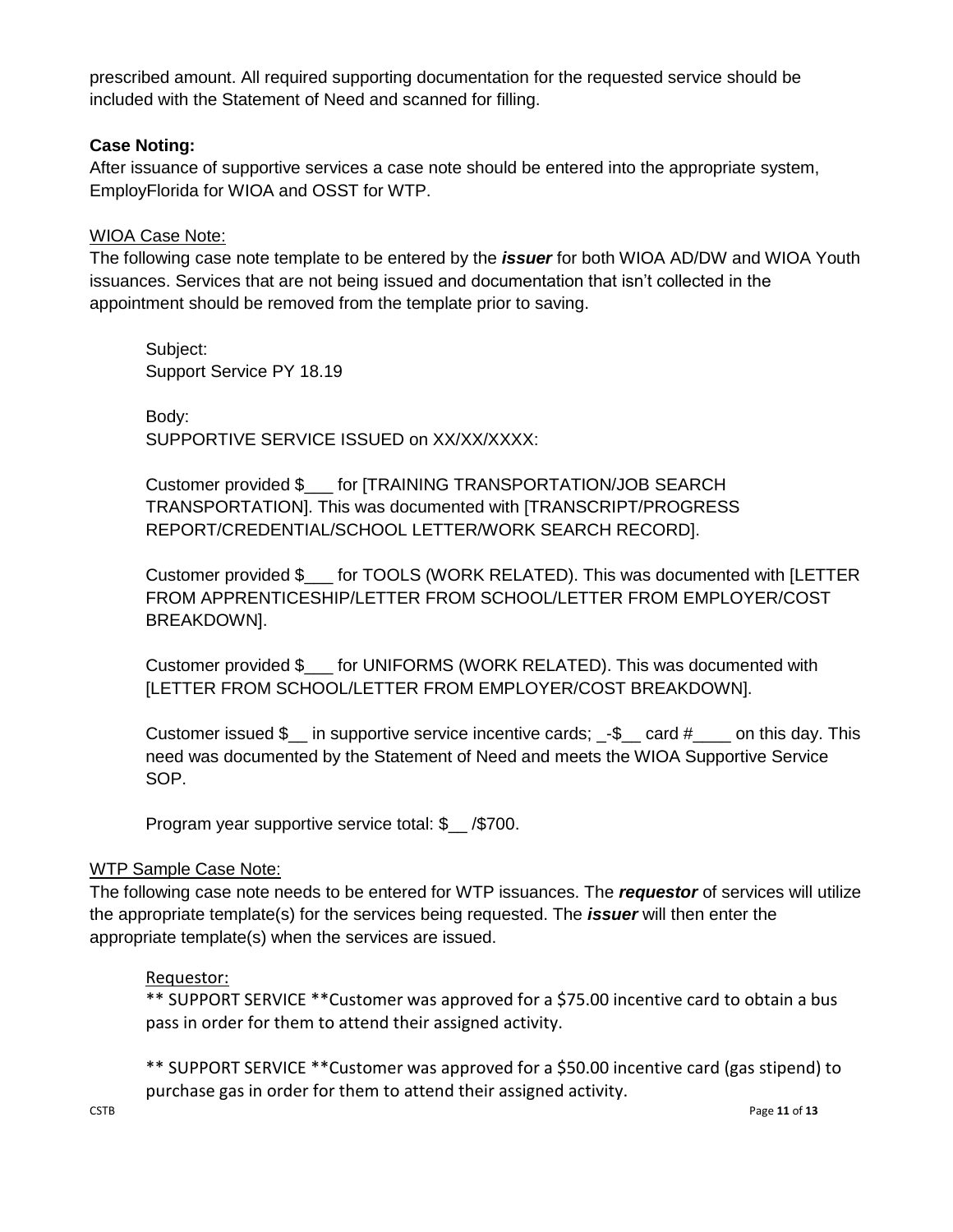\*\*SUPPORT SERVICE \*\*Customer was approved for a **One Time** \$100.00 incentive card to purchase interview clothing.

\*\*SUPPORT SERVICE \*\*Waiver approved for a **One Time** \$\_\_\_\_\_\_ incentive card to pay for their Back ground screening. (**List why they need to have this done).**

\*\* SUPPORT SERVICE \*\* Employed customer was approved for \$50.00 incentive card to assist them in getting to their employment as they have not yet received their  $1<sup>st</sup>$  paycheck.

\*\* SUPPORT SERVICE\*\* Customer was approved for \$\_\_\_\_\_\_\_\_\_\_\_\_\_\_ incentive card (s) to assist with purchasing tools for their employment.

\*\* SUPPORT SERVICE \*\* Customer was approved for \$\_\_\_\_\_\_\_\_\_\_\_\_\_\_\_ incentive card (s) to assist with purchasing uniforms for their employment.

## Issuer:

\*\*Customer was approved and was issued \$50.00 support service incentive card,

#\_\_\_\_\_\_\_\_\_\_\_\_\_\_, for transportation on this date.

Supportive services were issued in accordance with the revised Support Service Desk Guide, which was approved on 7.16.18.

\*\*Customer was approved and was issued \$75.00 support service incentive card(s),

#\_\_\_\_\_\_\_\_\_\_\_\_\_\_, \_\_\_\_\_\_\_\_\_\_\_\_\_\_\_\_\_\_\_for transportation on this date.

Supportive services were issued in accordance with the revised Support Service desk Guide, which was approved on 7.16.18.

Customer was approved and received **One Time** Waiver for\_\_\_\_\_\_\_\_\_\_\_\_\_\_\_\_\_\_\_\_\_ in the amount of \$\_\_\_\_\_\_\_\_\_\_\_\_\_\_\_\_ card #(s) \_\_\_\_\_\_\_\_\_\_\_\_\_\_\_\_, \_\_\_\_\_\_\_\_

**\*\*** SUPPORT SERVICE \*\* Employed customer was approved and was issued \$50.00 incentive  $card(s)$  # $\frac{$   $\qquad \qquad$   $\qquad \qquad$   $\qquad \qquad$   $\qquad \qquad$   $\qquad \qquad$   $\qquad \qquad$   $\qquad$   $\qquad$   $\qquad$   $\qquad$   $\qquad$   $\qquad$   $\qquad$   $\qquad$   $\qquad$   $\qquad$   $\qquad$   $\qquad$   $\qquad$   $\qquad$   $\qquad$   $\qquad$   $\qquad$   $\qquad$   $\qquad$   $\qquad$   $\qquad$   $\qquad$   $\qquad$   $\qquad$   $\qquad$   $\qquad$ employment as they have not yet received their  $1<sup>st</sup>$  paycheck.

Supportive services were issued in accordance with the revised Support Service desk Guide, which was approved on 7.16.18.

\*\* SUPPORT SERVICE\*\* Customer was approved and was issued \$\_\_\_\_\_\_\_\_\_\_\_\_\_\_ incentive card (s) # The cassist with purchasing tools for their employment.

Supportive services were issued in accordance with the revised Support Service desk Guide, which was approved on 7.16.18.

| ** SUPPORT SERVICE ** Customer was approved and was issued \$ |                           |
|---------------------------------------------------------------|---------------------------|
| incentive card (s) #                                          | to assist with purchasing |
| uniforms for their employment.                                |                           |